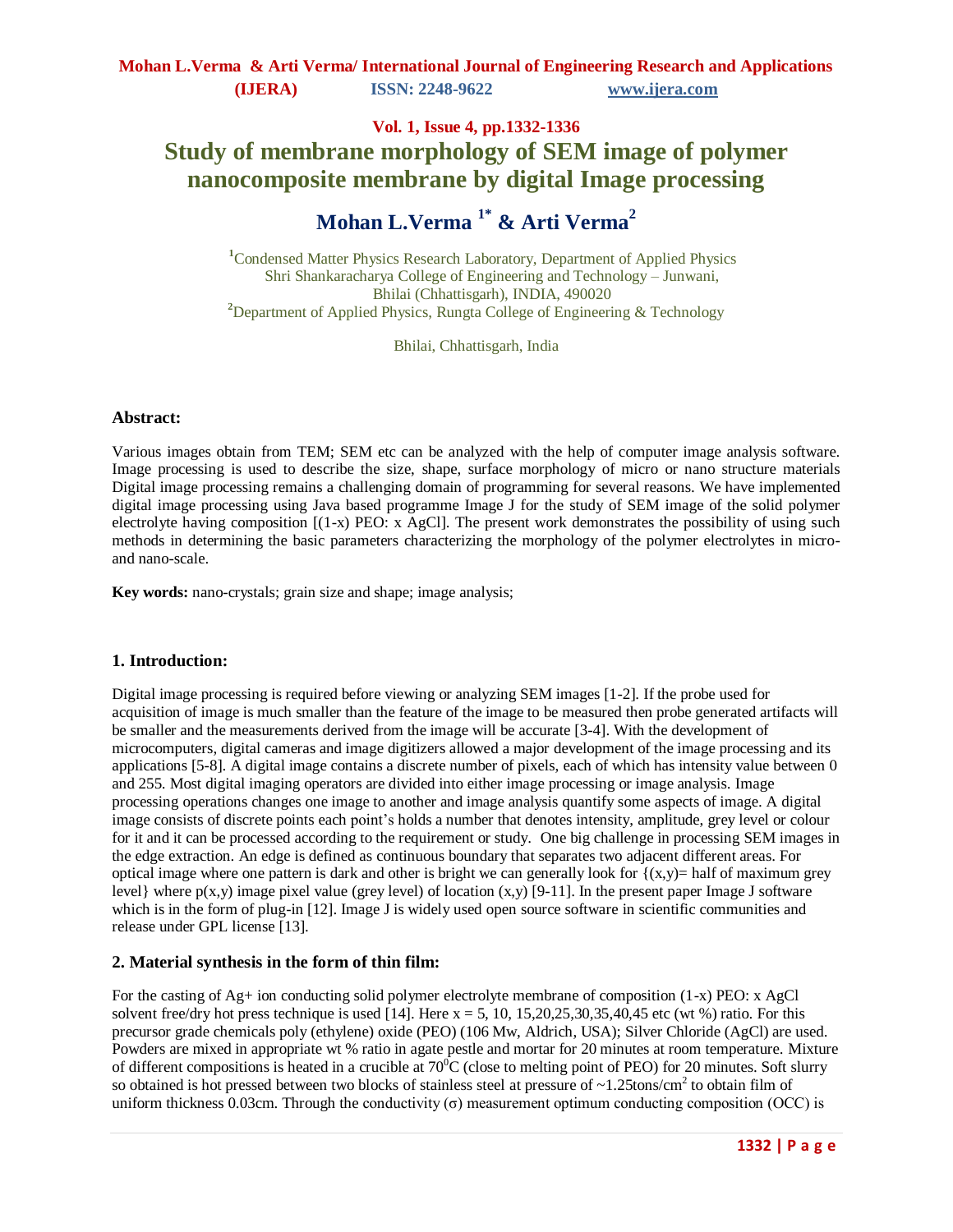## **Mohan L.Verma & Arti Verma/ International Journal of Engineering Research and Applications (IJERA) ISSN: 2248-9622 www.ijera.com**

## **Vol. 1, Issue 4, pp.1332-1336**

obtained and SEM image of OCC of SPE membrane is used for morphological characterization by digital image processing using Java based programme Image J.

## **3. Characterization of SEM image of SPE (OCC) membrane by digital image processing:**

#### **3.1 Image processing:**

Before analyzing the image some pre-processing is necessary in order to enhance micro structural features to be analyzed to separate agglomerated particles or to reconstruct incomplete grain boundaries etc. The aim of image processing is to improve the image and during processing original image is changed and in processed image some artifacts are introduced. Image processing operates on entire gray scale of image and transforms the contrast. An image consists of various sub regions these sub regions are called region of interest (ROI) and are processed independently or not depending upon the requirements. Frequently used operators includes [15] -

- Brightness/contrast adjustment  $\bullet$
- Histogram equalization  $\bullet$
- Binary operations  $\bullet$
- Morphological operators- dilation and erosion  $\bullet$
- Morphological smoothening- enhancing and edge detection  $\bullet$
- Thresholding and binarization The processing of SEM images involve following steps-**Histogram equalization:**

It is the process in which histogram of all the images to be processed are normalized to obtain the peaks of phase aligned with each other. Figure 1(a) shows original figure with histogram and figure 1(b) is with image enhancement with its histogram.





Figure 1(a): SEM image of SPE (OCC) membrane with histogram curve.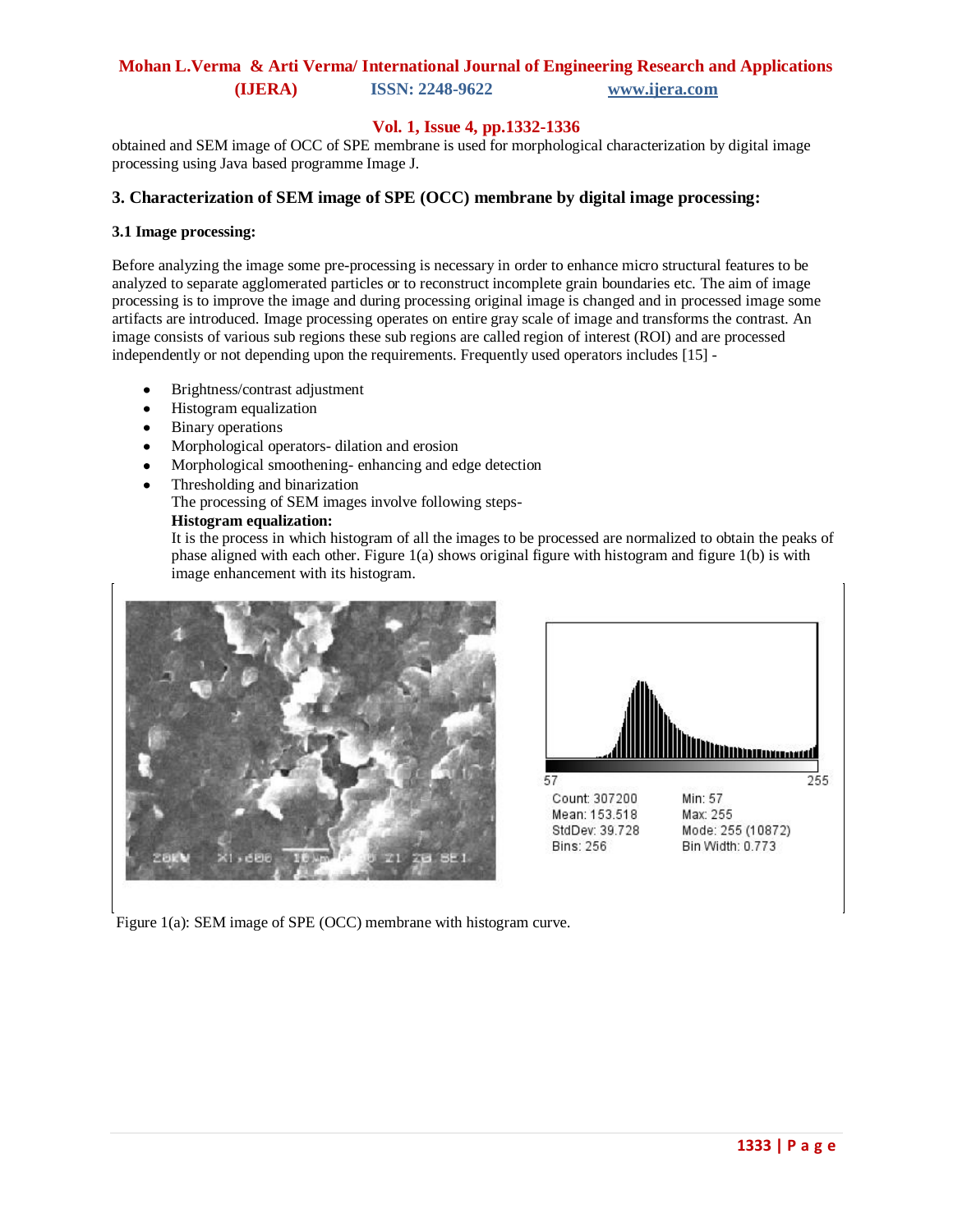## **Vol. 1, Issue 4, pp.1332-1336**



#### Figure 1(b): SEM image of enhanced SPE (OCC) and its histogram

In histogram X- axis represents the possible gray values and Y- axis shows the number of pixel found for each gray value. For the purpose of quantitative analysis image are transformed into binary ones which determine the grains of the composite. Most systems require the used to binarize the image before making measurements. Figure 2 shows the binary image of the SPE (OCC). Binarization means in multiphase structure only one phase can be measured at a time.





Figure 1(a) is the SEM image of the SPE(OCC) which is to be processed and analysed for amorphosity of the membrane because more amorphous is solid polymer electrolyte membrane more will be the ionic conductivity hence amorphosity is important characteristic for the ion conducting polymers. Th main aim of dispersing filler to the polymer to enhance amorphosity of the membrane. The study of dispersion of the filler in the matrix nad interfacial regions is the basis for developing structure property correlations.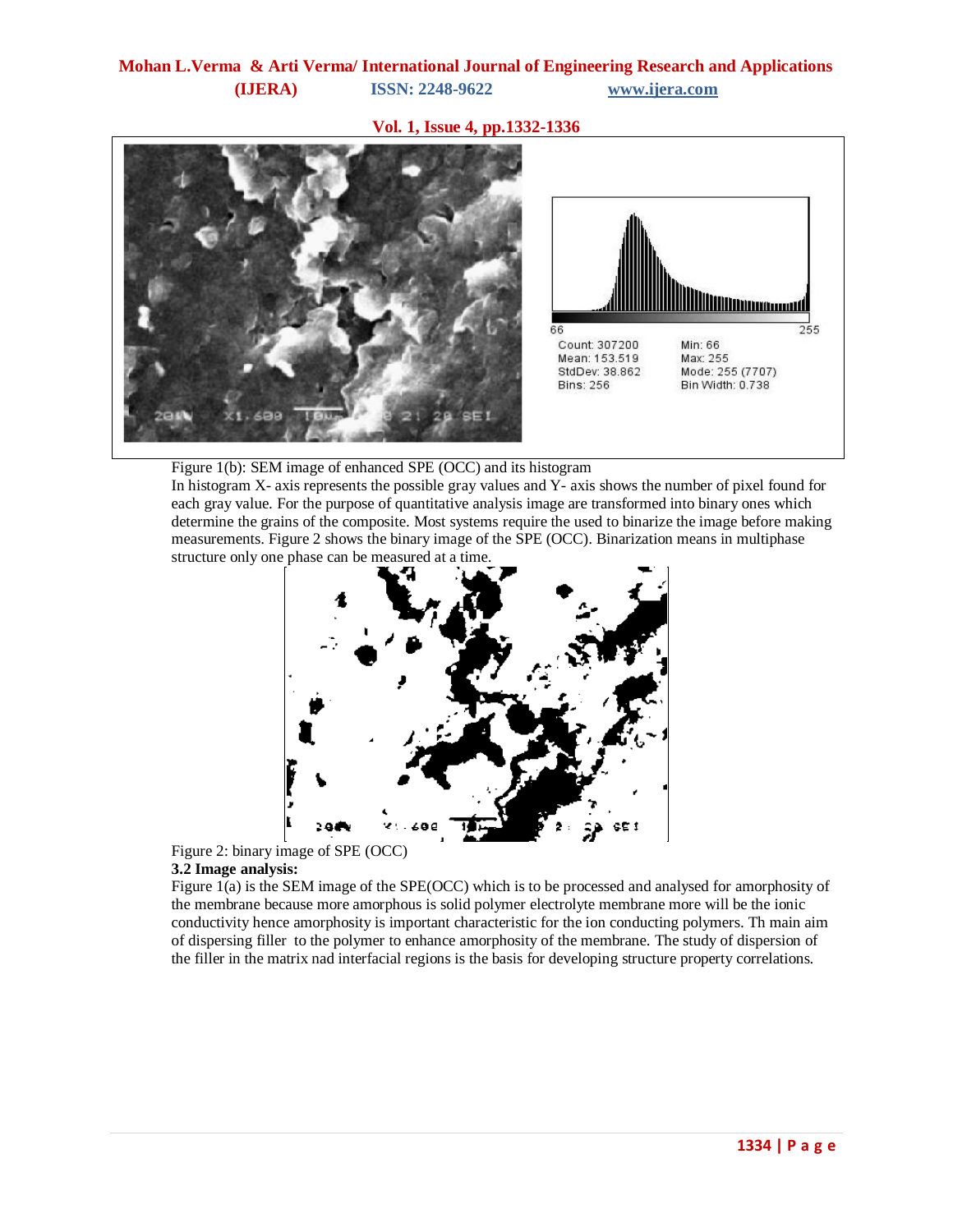**Vol. 1, Issue 4, pp.1332-1336**



Figure 3: Edge detection of SEM image

Some regions in figure 1(a) are flat and exhibits low pixel intensity (dark contrast) in SEM image. These regions of low pixel intensity are attributed to regions composed principally of PEO polymer host. Also certain regions of figure 1(a) are associated with very high pixel intensity (light contrast) represents agglomerates of salt AgCl. From the edge detection figure 3 one can easily identify fibrous nature of the membrane which enhances amorphousity of the membrane.

#### **Conclusion:**

Powerful image display and analysis software is essential for viewing and analyzing the images from scanning electron microscope (SEM)**.** Before analyzing SEM image it is preprocessed in which image is enhanced in terms of contrast and brightness. Image is analyzed in terms of pixel intensities.

#### **References:**

[1] P.bakker, L.J Van Vliet and P.W verbeek, eighth IEEE International Conference on computer Vision Vol 12 (2001) pp 139-144.

[2] Sijbers J et al, Magnetic resonance imaging Vol 14, No 10( ) 1157-1163.

[3] rafel C. Gonzealez and Richard E. Woods, Digital Image Processing , Pearson Education Singapore, Fourth Indian Reprint,  $2<sup>nd</sup>$  Edition (2003).

[4] Anil K Jain, Fundamentals of Image Processing, prentice hall of India, New Delhi (2002).

[5] Castlemen K.R, Digital Image Processing, New Jersey, Prentice Hall (1996).

[6] Costa M.F, the Imaging Science J. 48 (2001) 177-183.

[7] Russ J.C, the Image Proc.Handbook, Boca, Ranton, CRC Press (1995).

[8] Dufgeon DE,and RM Mersereau, Multidimensional Digital Signal Processing, New Jersey Prentice – Hall (1984).

[9] W. Tong, S.Hector, G.Jung, W.Wu, J. Ellenson, K.Kramer, T. Hostetler and S R Williams, Proc SPIE 5751, 46, (2005).